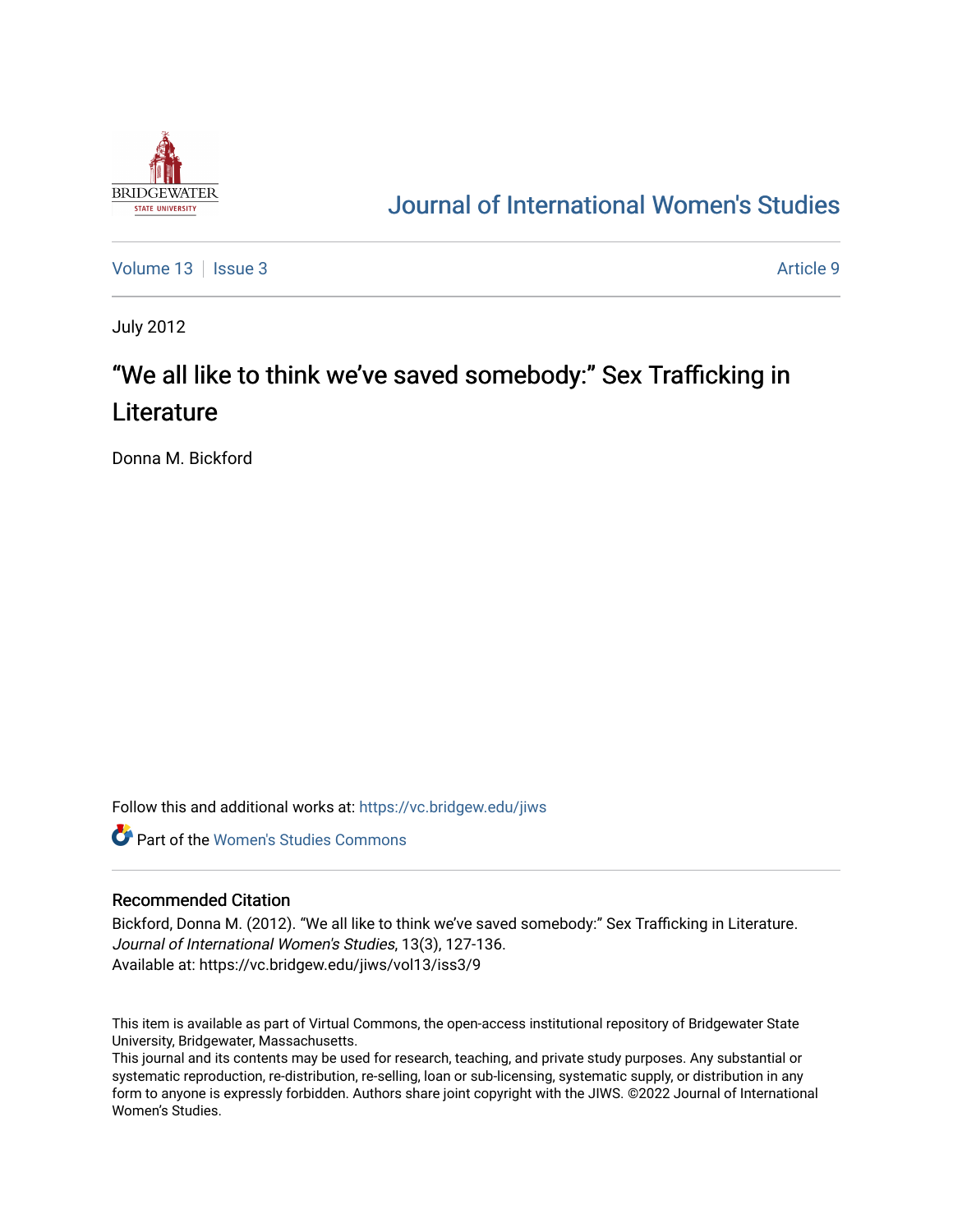### **"We all like to think we've saved somebody:" Sex Trafficking in Literature**

By Donna M. Bickford<sup>1</sup>

#### **Abstract**

This essay considers the potential impact of sex trafficking narratives and their relationship to public perception and social change efforts. It fuses literary criticism and cultural analysis to discuss multiple genres of texts, including mainstream news media reports and two categories of novels about sex trafficking. Finally, it argues for the power of narrative to catalyze and influence actions designed to eradicate sex trafficking.

*Keywords*: Sex trafficking, agency, representational strategies

#### **Introduction**

Human trafficking is a criminal activity and a human rights violation that is receiving increased attention from policy makers and the general public. Although there are few reliable statistics about the prevalence of human trafficking (which includes both forced labor and commercial sexual exploitation), the statistics that are routinely cited indicate a problem of substantial magnitude. According to the 2012 US Trafficking in Persons Report issued by the US Department of State, between 20.9--27 million people around the world are ensnared in situations of forced labor, human trafficking or slavery, (terms that are generally used interchangeably).<sup>1</sup> The 2012 TIP report, referencing an earlier report from the International Labour Organization,<sup>2</sup> notes that a majority of these individuals  $(55%)$  are women.<sup>3</sup> The report also notes that the majority of human trafficking cases involve forced labor.<sup>4</sup> Although sex trafficking occurs less frequently than forced labor (an observation not to intended to minimize the need to eradicate both forms), it receives a disproportionate amount of public attention. The ways in which sex trafficking is represented in media and literature influence how the issue is understood and what responses are made imaginable.

This essay considers the potential impact of sex trafficking narratives and their relationship to public perception and social change efforts. It fuses literary criticism and cultural analysis to discuss multiple genres of texts, including mainstream news media reports and two categories of novels about sex trafficking. Finally, it argues for the power of narrative to catalyze and influence actions designed to eradicate sex trafficking.

#### **Coverage in news media: presence and absence**

 An exploratory study by journalism professors Anne Johnston and Barbara Friedman examines how major US newspapers, such as the *New York Times* and *Washington Post*, covered the issue of sex trafficking over a two-year span (2006-8).<sup>5</sup> Their analysis finds that the most common frame employed in this coverage is that of crime  $(37\%)$ , with politics or legislation the next most common.<sup>6</sup> Johnston and Friedman note the absences in coverage as well, pointing out that there is little attention given to understanding trafficking in the context of global human rights, or of exploring the conditions that create or increase vulnerability. This has an impact on the interpretive

 $\overline{a}$ 

<sup>1</sup> Associate Director, Office for Undergraduate Research University of North Carolina at Chapel Hill 220 Graham Memorial, CB2800 Chapel Hill, NC 27599-2800 919-843-7790 [dbickford@unc.edu](https://outlook.unc.edu/owa/redir.aspx?C=ZPh_6Lf74EekWbZ4rkWjrJmguxV-Nc8I8ozrTRTE7L1hjeE1FtrDAvEVn-vpf_vCr-MgS0AkcZ0.&URL=mailto%3adbickford%40unc.edu)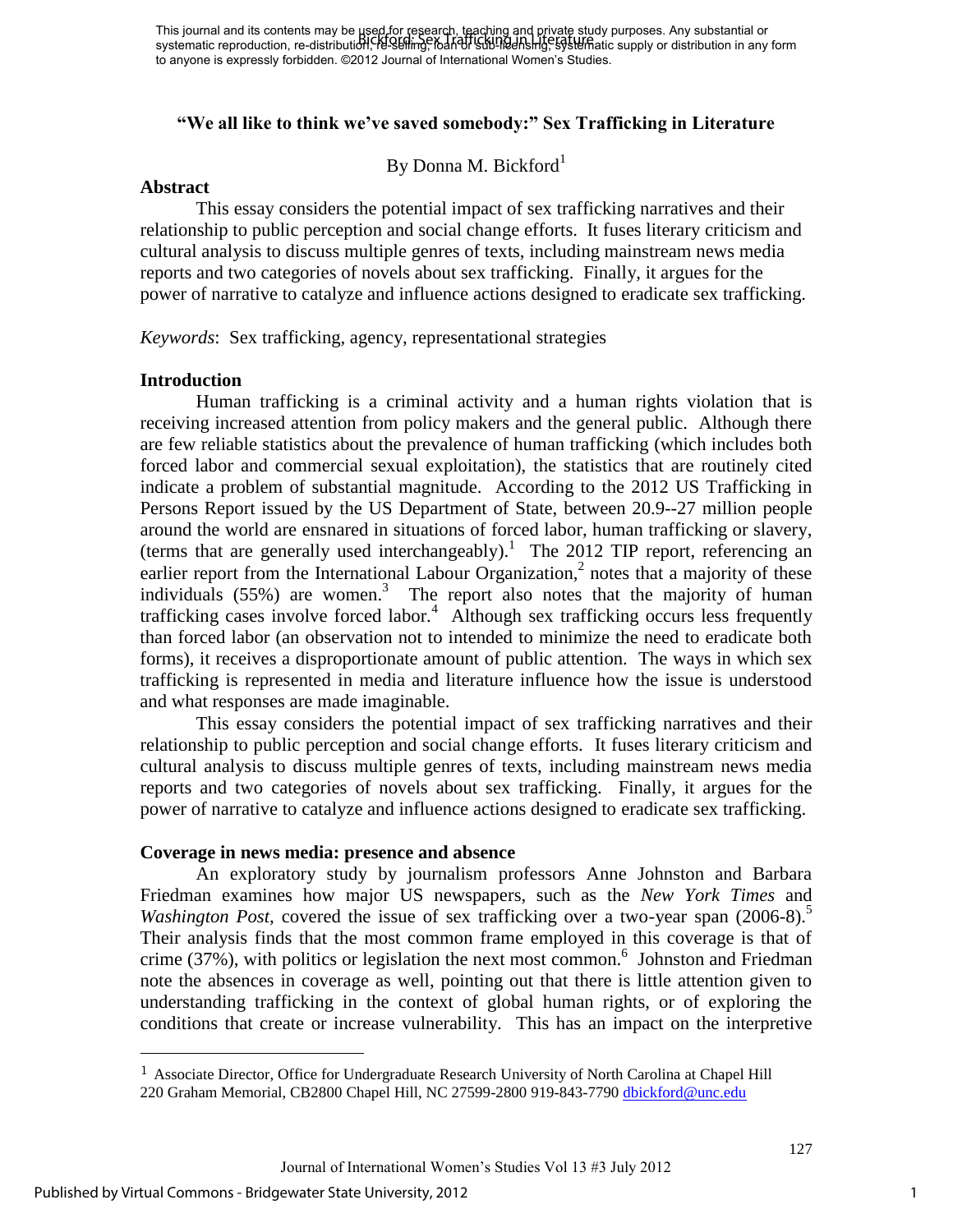schemas available for the general public to utilize in order to understand and work to address the issue of sex trafficking.

 Another gap is that we seldom hear the voices of survivors in this coverage. That makes sense in some ways, given, among other things, the need to insure safety for survivors and to avoid retraumatization. It also potentially helps interrupt tendencies to voyeuristic sensationalism. But, when we do hear the voices of survivors in news articles on trafficking, the focus is often limited to the survivor narrative – what happened to them, and how it happened.<sup>7</sup> We rarely hear survivor voices included in public conversations about solutions for eradicating trafficking.<sup>8</sup> Bridget Anderson and Rutvica Andrijasevic point out that too often survivors are "not seen as political subjects, but rather as objects of intervention," a perspective that is reinforced by much media coverage.<sup>9</sup>

 Of course, survivor narratives are important in expanding our knowledge and educating us about the mechanics of trafficking. As Gloria Steinem points out, "these twenty-first-century slave narratives force us to recognize the reality of slavery."<sup>10</sup> We need to face the horror, exploitation, and violence of trafficking and its impacts on victims. Yet Kinohi Nishikawa sounds a note of caution about a reliance on the rhetoric of victimization: "efforts to ascribe individualized pathos onto trafficked women obscure the structural conditions that have made trafficking such a vexing problem in our contemporary moment."<sup>11</sup> This is not to ignore the fact that having space to recount their story can contribute to the process of healing and recovery for survivors and that they have the right to narrate and frame their experiences in whatever way(s) they choose. But Nishikawa's observation encourages consideration of what is missing if the victim's story is the primary/only focus. It is worthy of note in this context that a focus limited to the survivor's experience means we pay little attention to the perpetrators and to the issue of demand.

# **Sex Trafficking in Novels**

 Representational strategies in literature, as in media, offer frames that inform how we think about and wrestle with complex issues; these have impact and symbolic power. Johnston and Friedman's work on news media made me curious about how sex trafficking was represented in literary texts. Are there consistent frames in novels? Do they differ from the frames in media coverage and, if so, how? As with news coverage, our cultural products reflect an emphasis on sex trafficking. Documentary films on the topic are plentiful, mainstream Hollywood films increasingly so, and survivor narratives are available.<sup>12</sup> Portrayals of sex trafficking in novels, however, have been a more recent  $develoment.<sup>13</sup>$ 

# *Sex Trafficking in Novels: Criminal Justice and Law Enforcement*

 Many novels that do include sex trafficking employ a criminal justice/law enforcement lens, similar to the media coverage examined by Friedman and Johnston. Examples include Stieg Larsson's *The Girl who Played with Fire*, Linda Fairstein's *Hell Gate*, and *Burn* by Nevada Barr, among others.<sup>14</sup>

 One example of the criminal justice frame is Magdalen Nabb's *Vita Nuova*, <sup>15</sup> a police procedural. In this novel, sex trafficking surfaces in the context of a murder being investigated by the protagonist, Marshal Guarnaccia. Journalism also plays a necessary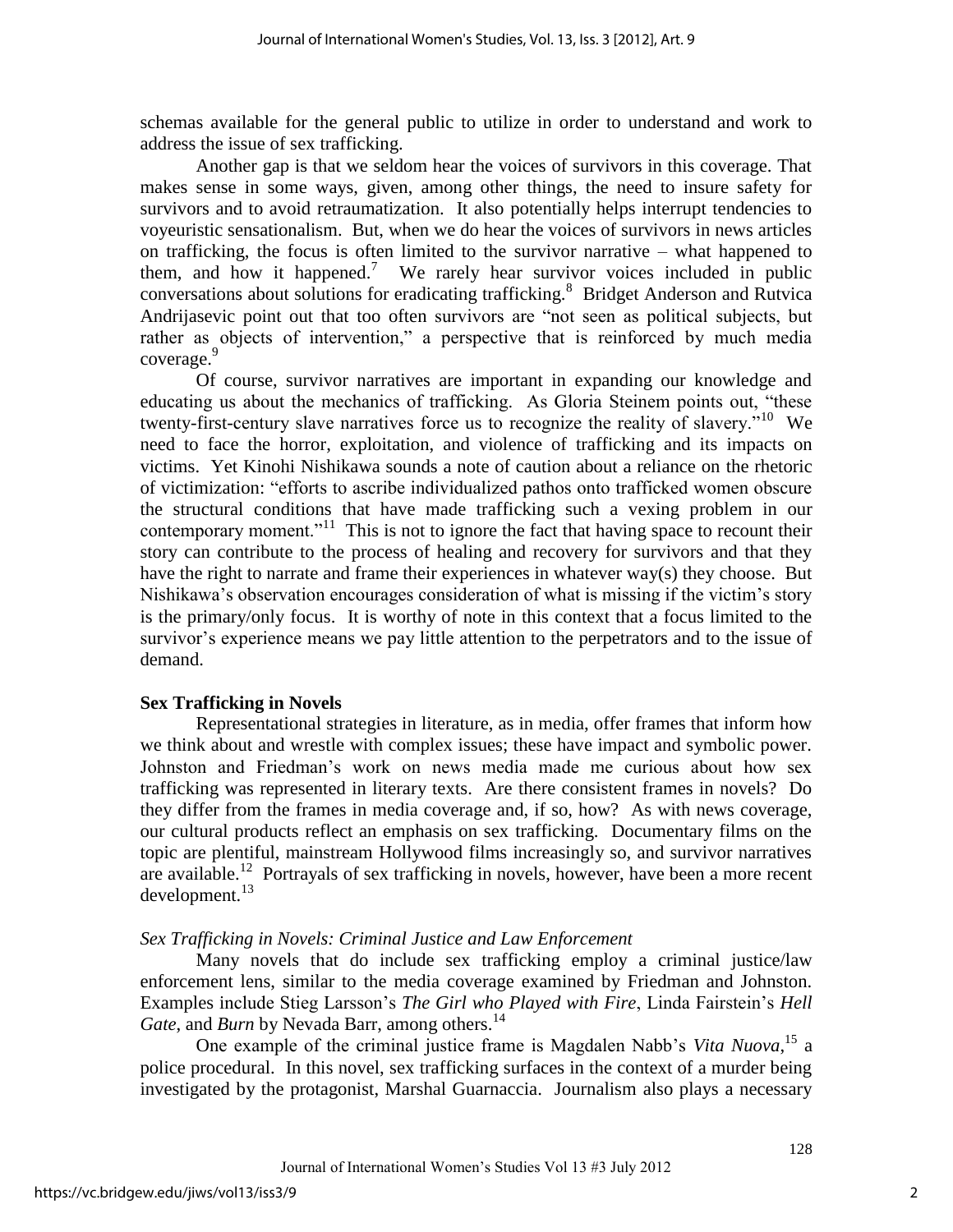role when Roberto Nesti, a reporter for *The Nazione*, provides Guarnaccia with crucial background information. For example, it turns out that although the father of the murdered woman (Paoletti) has no criminal record, he does have a history of pimping, among other unsavory activities.

 The actual trafficking mechanisms include strategies routinely employed by traffickers. Paoletti runs a staffing agency and uses it as a cover for bringing in women from other countries and forcing them into prostitution  $(69)$ .<sup>16</sup> He places just enough clients in legitimate jobs to stay under the radar. He owns the Emperor, a nightclub which offers strippers and lap dancing, as well as a very upscale, discreet hotel nearby where male buyers can bring the women they pay to use. The women live upstairs in the hotel, under the supervision of a caretaker. Paoletti keeps all the women's identification papers and uses his bouncers to "season" them  $(106)$  when they arrive.<sup>17</sup> There is corruption in the police system; the prosecutor assigned to the murder case is a silent partner in Paoletti's business.<sup>18</sup> The marshal in charge of the area where these businesses are located has been pressured into silence.

 Nabb challenges facile judgments about commercial sex work as, in addition to the trafficked women and children, there are female characters who assert they are engaged in the work voluntarily. Maddalena, a Rumanian who first immigrated to work as a pole dancer at the Emperor under contract and fulfilled the terms of that contract, now works on a freelance basis with an agent who gets her "safe, well-paid gigs" (93), and is planning to return home and finish her university degree in economics (93). Maddalena sees prostitution as "an honest transaction," in contrast to the way in which she judges married women. She says, "Look around you at the women in here with their lifted faces and Vuitton handbags—all paid for by hubby while they're screwing his best friend. The difference between them and me is that their transactions are dishonest"  $(94)$ .

Maddalena is the conduit to Cristina and five others who are "sex slaves," brought in by Paoletti from Eastern Europe (94). In the context of hearing Cristina's story, Guarnaccia discovers there are also two children involved, one about 8 and one about 12, who are forced to service clients. Initially Guarnaccia interviews Cristina in order to help solve his murder case; Nesti's prime interest is in reporting a splashy news story. Guarnaccia acknowledges that "Cristina was nobody's priority" (115), but "now that he knew about the children, it was different"  $(115)$ . This statement is quite remarkable as it, on one hand, acknowledges the horror of children being trafficked into commercial sexual exploitation and, on the other hand, seems to discount Cristina's identical situation, a reaction that is unfortunately not uncommon when discussing adult women who are prostituted.

In Nabb's novel, in addition to contrasting voluntary prostitution and trafficking, a comparison is made between the trafficked children and local gypsy children. While Guarnaccia is investigating the murder and working to shut down the trafficking operation, another precinct is investigating the death of two gypsy children who died in a fire that was clearly set intentionally and is identified as arson. The mayor holds a press conference to denounce the crime; Guarnaccia's captain notes that the mayor is not particularly interested in the death of the gypsy children, but in how he can leverage the situation for his political future (52). When Guarnaccia becomes aware of the trafficked children, he thinks of what they must be feeling, "locked in a room, abused and frightened to death" (150), but he also remembers the gypsy kids "who only became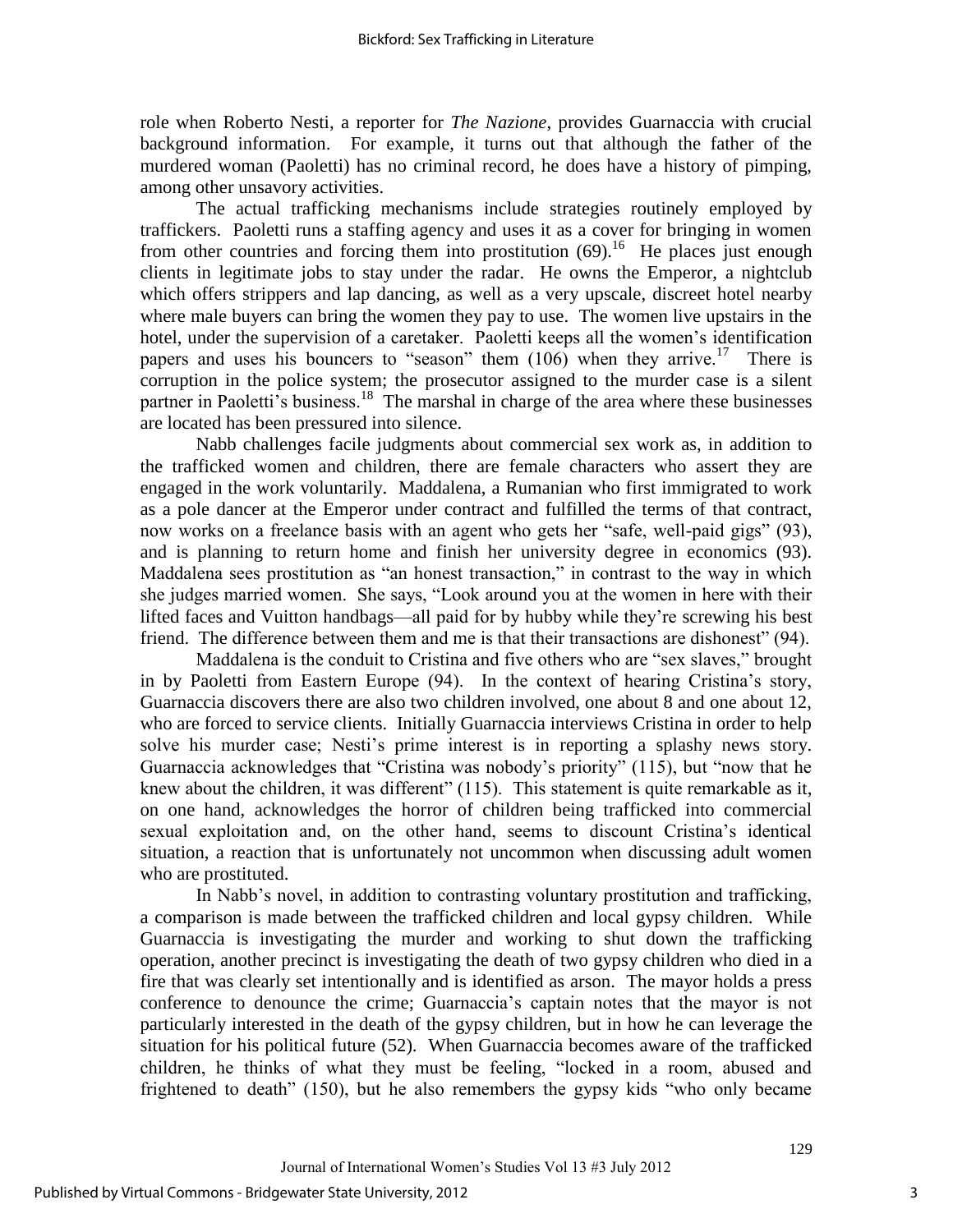important when their small, incinerated bodies . . . became a political football" (150). This is a fairly powerful indictment of a system and public attitudes which can be mobilized to help certain victims of trauma and violence – here trafficked children -- but not others who are made to seem less worthy unless attention to their situation benefits those in power.

 Although there are a number of complicated twists and turns in the plot, eventually the murder is solved. The club is raided and the trafficked children are taken to a safe house. Paoletti dies from what appears to be a stroke, which means he is not brought to justice – as his wife points out, he gets away with it  $(259)$ . And, an unnamed girl, presumed to be Cristina, is found dead in the river.

As Nabb's novel presents the police raid on the club as a successful result, one conclusion to which a reader is guided is that law enforcement is, at least in large part, the solution to the problem of sex trafficking. However, Nabb also portrays the complicity and corruptness of some representatives of law enforcement, which works against narrative closure. Unfortunately, this novel reinforces a model of personal heroics; no one was paying any attention to the situation of the trafficked women and girls prior to Guarnaccia's involvement. It is Guarnaccia whose persistence, stubbornness and personal drive to address the situation eventually shuts down the trafficking operation.<sup>19</sup> This speaks to something I hear from law enforcement officers themselves when they note the importance of having colleagues who are personally dedicated to ending trafficking in order to successfully address this crime. As an antihuman trafficking advocate, I understand the importance of passionate commitment. However, I find myself profoundly uneasy at the idea that we have to rely on the personal interests and passions of law enforcement, rather than on their professional responsibility to enforce the law.<sup>20</sup>

#### *Sex Trafficking in Novels: Exploitation, Agency and Voice*

Nabb's novel is representative of many novels that see sex trafficking through a frame of criminal justice. Some novels, though, take a different approach, one that is more victim-centered. These novels give voice to trafficking victims in ways that highlight their agency and empowerment, responding to portrayals of victims as passive. Two in this genre are Patricia McCormick's award-winning young adult novel *Sold*  $(2006)^{21}$  and James Levine's *The Blue Notebook* (2009).<sup>22, 23</sup> Both feature minor victims of sex trafficking as their protagonists, girls who have been forced into commercial sexual exploitation. One is trafficked from Nepal to India and one is trafficked within India. The novels share many characteristics in addition to geographic location. Both illuminate the multiple factors that make individuals and communities vulnerable to trafficking, including poverty and systemic gender discrimination. Fraud, deception, and familial complicity are present as part of the actual methods of trafficking in each novel.

 The novels are written in the first-person so we hear the stories of the trafficking victims in their own voices. This is noteworthy. In the majority of current conversations about trafficking, people talk for and about survivors but the voices of survivors themselves are absent or not included in any meaningful way. As Ashley Dawson notes, a narrative strategy which puts us in the mind of the trafficked girl challenges images of trafficking victims which "perpetuate stereotypical notions of gendered helplessness."<sup>24</sup> Rather than portraying trafficked people simply as abject, passive victims, McCormick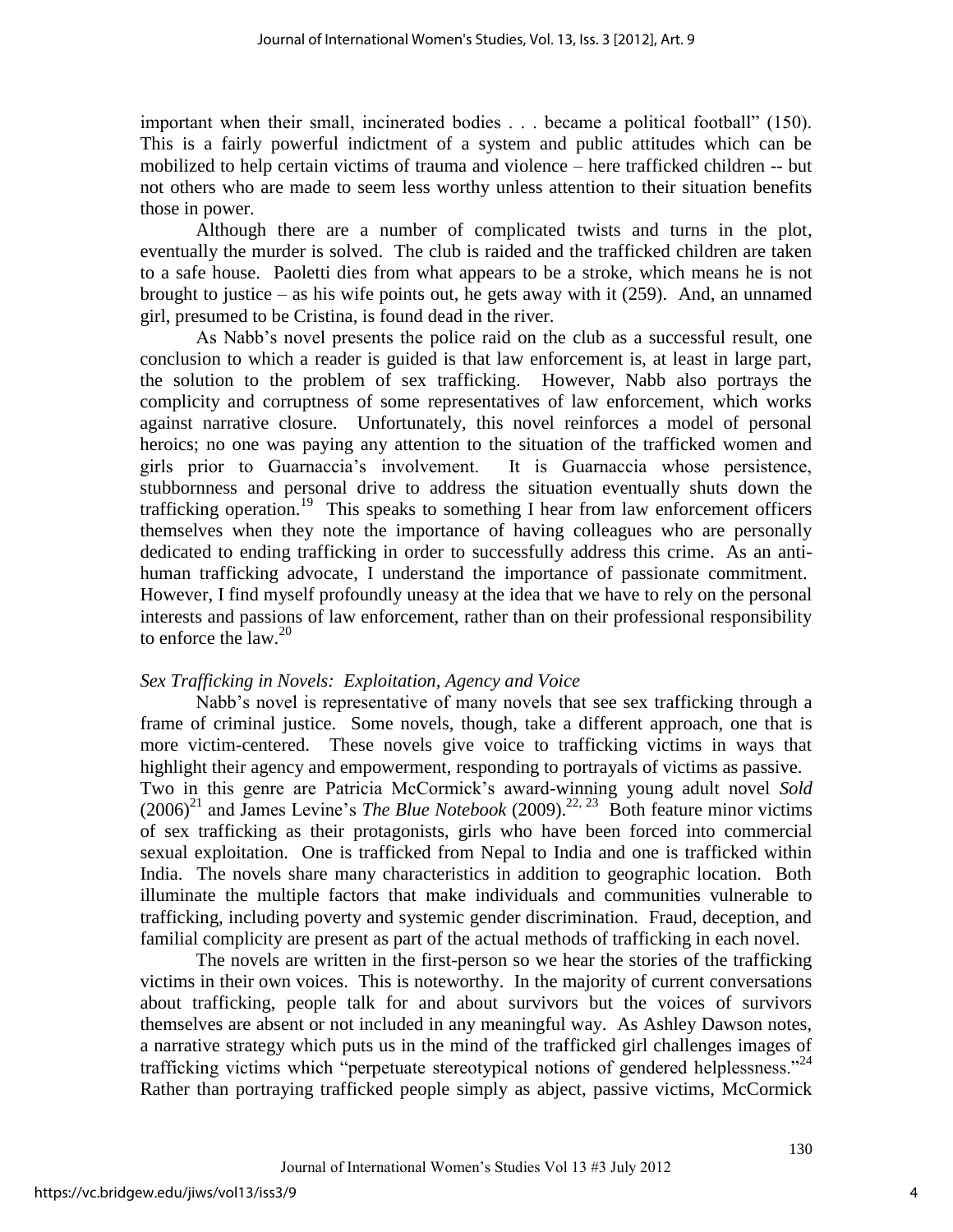and Levine offer girls who create spaces - admittedly small - within which to assert their own individuality, who build connections with others, and who strategically implement coping strategies as a way to survive physically, mentally, and emotionally. These are determined attempts to exist with some kind of internal intactness.

 In the face of treatment which de-individualizes and dehumanizes them, turning them into objects and receptacles, one of the ways the girls assert agency is by insistently claiming their identity. In *The Blue Notebook,* Batuk is taken to a luxury hotel to service a rich man's son in order to "teach him how to be a husband" (141). She observes that she is referred to as "your toy," "your dolly," "the little bitch," but never by her name --Batuk. When other prostituted women are brought to join the party, Batuk comments that, they, like her, "are not introduced by name"  $(175)$ , noting that sometimes she feels like she's "lost her name... [and] become an anonymous unit"  $(176)$ . One small intervention she makes when she finds herself cleaning up in the bathroom with one of the other girls is to introduce herself: "My name is Batuk" (192). Later when she is in the hospital after being tortured, a senior doctor asks her name and responds "Batuk, that is a lovely name," another affirmation of her as an individual (193).

 In *Sold*, the story begins with Lakshmi's life with her family in a village in the hills. After she is sold into bondage, her pimp Mumatz repeatedly refers to her as an "ignorant hill girl" (106). Towards the end of the novel, when Mumatz again calls her a "stupid little hill girl" (260), Lakshmi defiantly owns that identity: "a little hill girl. . . Which is, still, what I am"  $(260)$ . Thus, despite all that was done to her, her core sense of self remains strong and constant.

 Literacy serves as a space of survival and a coping mechanism as Lakshmi and Batuk both write of their experiences, creating space for their own thoughts and feelings to take precedence and be acknowledged. These first-person narratives are sharply observant and consistently self-aware. Because literacy is rare among the poorest and most vulnerable, the novels explain how the protagonists acquired this skill. Prior to being trafficked, Batuk learned to read and write at a missionary's medical clinic, where she was taken after she contracted tuberculosis (70). After a kind nurse begins the process of teaching her to read, the priest there, Father Matthew, notes her interest and determination and arranges for a skilled reading teacher.

 Lakshmi had some minimal schooling in her home village, but she becomes more fully literate in the brothel when Harish – the son of another prostituted woman – sees her looking at his picture book. He offers to give her a reading lesson the next day, tomorrow, which leads Lakshmi to realize, "how long it has been since a tomorrow meant anything to me" (163). The first sentences Harish teaches her are also an assertion of self and individuality: "My name is Lakshmi. I am from Nepal. I am thirteen" (165).

 The girls both reflect on their (necessary) responses to their changed circumstances and the techniques they employ to stay alive and maintain some sense of selfhood and personal integrity. Lakshmi observes the constantly altering codes of appropriate behavior in her chapter titles. One entitled "Everything I Need to Know" contains the life lessons her mother, Ama, teaches her at her first menstruation (15). When her father takes her to the city to sell her, we learn the "City Rules" (30). In the brothel, the lesson is updated: "Everything I Need to Know *Now*" (141, emphasis added).

When Batuk is first raped to break her in, she observes that "I had entered Gahil's house as a soft glob of warm clay. I would leave there a hardened useful vessel" (37).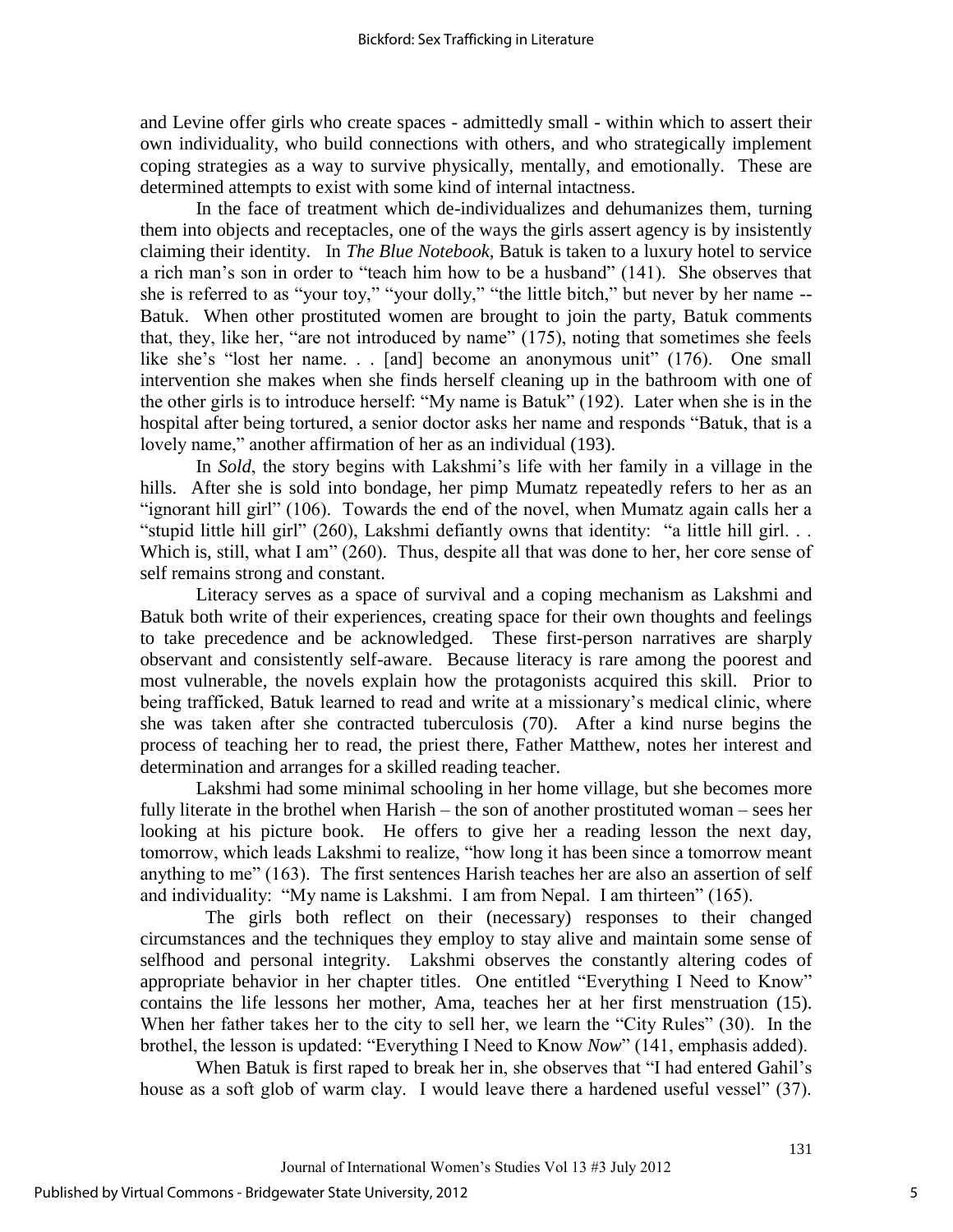Then later, "I had been rewired from the girl who had entered this house just two days before into a new Batuk" (90). One aspect of that transformation is her recognition "that my existence was in my hands alone" (90). Another is awareness of the power of her own inner space. After her first rape, Batuk thinks, "he may have taken my light and extinguished it, but now within me can hide an army of whispering syllables, rhythms, and sounds" (58), again asserting a small, but existent, sphere of control.

 Other coping strategies require dissociation from the realities of their existence. Lakshmi describes the things you hear when you service a customer  $-$  a zipper, a shoe being removed, the horns in the street. "But," she says, "if you are lucky, if you work hard at it, you hear nothing" (127). Or, "Sometimes, I pretend that what goes on at night when the customers are here is not something that is happening to me"  $(157)$ . She demonstrates resistance in other ways as well – refusing to cry when she is beaten, and staying focused on her goal of paying off her alleged debt and returning home (not knowing that the goal is intentionally made unattainable). She cherishes the few moments of human connection and intimacy: her lessons with Harish; her friendship with one of the other girls, Shahanna; her conversations with the tea boy; even once a customer who wants to hold her after he uses her: "I could feel myself, my true self, give in to the simple pleasure of being held"  $(176)$ .

Batuk practices dissociation as well, noting that "with habituation I gained greater skill at releasing myself to the upper air"  $(98)$ . She, too, builds a friendship -- with Puneet, a boy who is prostituted -- and joins others in making fun of their pimp, Mamaki, calling her Hippopotamus behind her back and telling jokes about her. Batuk also refrains from crying when she is beaten, taking advantage of a skill she developed earlier in her life, "my ability to reside within myself"  $(12)$ .

Batuk inhabits a rich fantasy life as a coping mechanism. She creates imaginary worlds playing make believe with Puneet, and her narrative is interspersed with poems, dreams, fairy tales and fables, as well as imagined conversations with a tree and a stuffed tiger; these are all interventions that help her in some ways transcend the reality in which she's trapped. And, lest the products of her imagination cause the reader to question her sanity, Batuk explains.  $\lq$  am not deranged." (12). She recognizes, though, that insanity might offer a protective mechanism. "I am not deranged, but there are countless days I wish I were"  $(13)$ .

 For all their similarities, in their endings, the stories diverge. When the brothel where Lakshmi is kept is raided and she is liberated, she speaks to the police and the advocates accompanying them using the sentences Harish taught her: "My name is Lakshmi. I am from Nepal. I am thirteen" (263). One of things Ama included in her lessons to Lakshmi is that "Simply to endure is to triumph" (16). This becomes true at the end of *Sold*. Lakshmi did endure and is freed. The physical torture inflicted on Batuk was unendurable; her story ends as she lies dying in a hospital.

# **Trauma, narrative, visibility and social change**

Why should we acknowledge, or what are the effects of acknowledging, agency in relation to experiences of trauma? I do not want to be heard as minimizing or sanitizing the violation of human rights that is trafficking. The fact that in these novels the protagonists are represented in ways that give them individuality, humanity and agency should not and does not detract from the horrors and violence faced by trafficking victims

132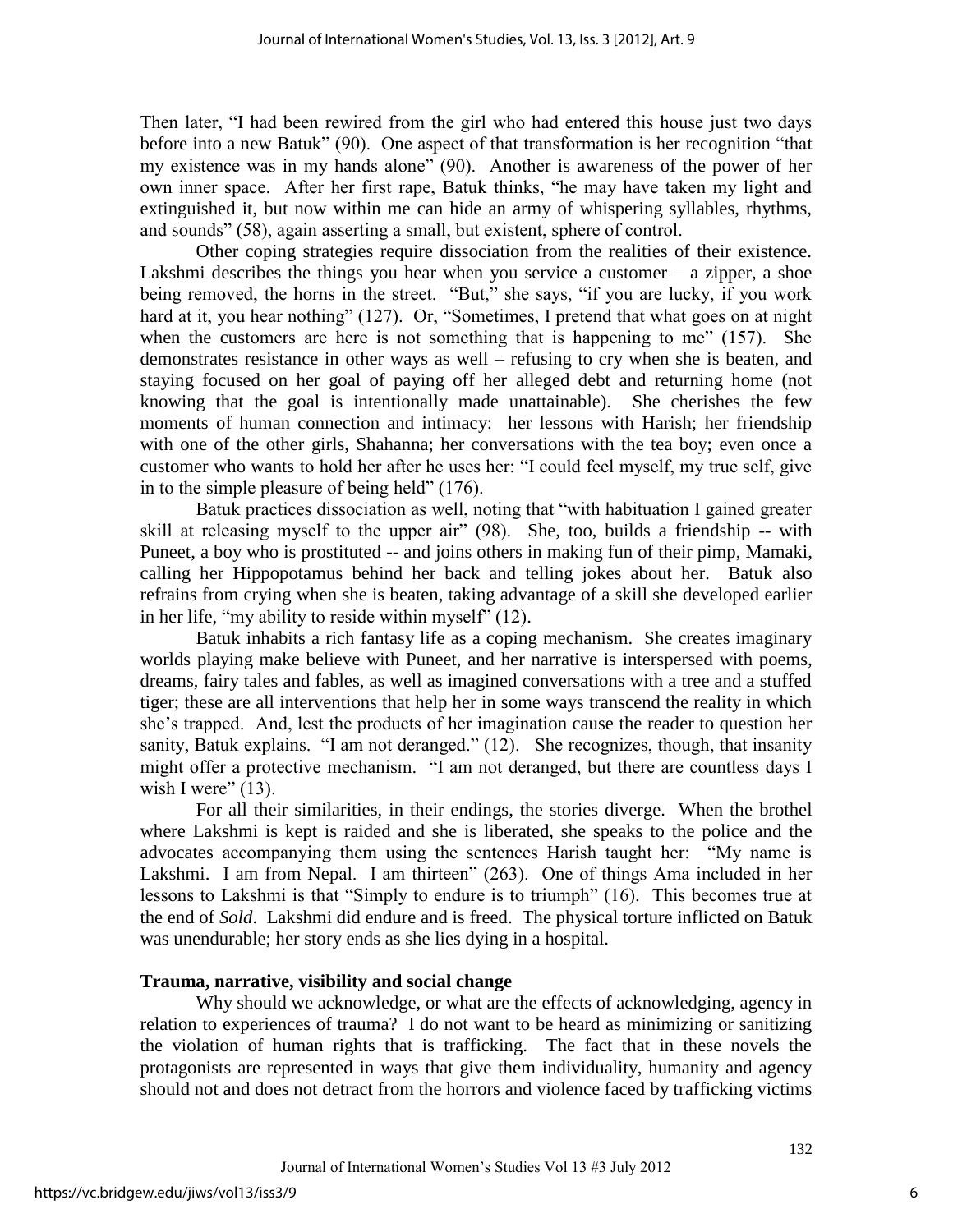and survivors. But, it *is* to note that, although most trafficking victims come from positions of very little societal privilege, they are not without some agency. This should be meaningful as we think more fully about what narratives are made available and how they might influence prevention and intervention efforts. Are there ways in which these narratives of agency could intervene in or reshape cultural discourses on human trafficking?

These accounts, even in fictional form, are difficult to hear. In Dawson's essay, he suggests that one of the challenges to writing novels about human trafficking is that we don't have adequate literary forms to represent these experiences.<sup>25</sup> Perhaps, in other words, the novel as genre falls short. The structures of these two narratives speak to this point. Levine uses multiple narrative styles, including two children's stories he says he originally wrote for his own children,<sup>26</sup> possibly reflecting the difficulties in fully conveying the realities of sex trafficking victims in more conventional formats. In her review of *Sold*, Jen Robinson describes its vignettes as poems which offer "a snapshot of some aspect of Lakshmi's life, but at just enough of a remove to make it bearable to read about."<sup>27</sup> In a Q&A section on McCormick's own webpage, she discusses her choice of genre, noting that "vignettes seemed to be the right way to tell a story that is inherently so  $frac{1}{28}$ 

Despite the differences in how the topic is treated, all three of these novels help us think about the ways in which victims and survivors of sex trafficking are represented, how their stories are told, and which narratives have cultural currency. Mary Crawford's recent book on sex trafficking in south Asia deliberates about this as well. Crawford asks:

"Whose voices are heard when sex trafficking is being defined and described? The question is not trivial, because power is a central component of sex trafficking. . . . Whose accounts are authorized and supported, and whose are marginalized and subjugated?"<sup>29</sup>

She goes on to discuss what she calls the "formulaic"  $(117)$  nature of many survivor narratives published in Nepal – and I would say elsewhere, too -- narratives which portray a young, innocent girl seeking a better life duped by someone she trusts (admittedly the case in Levine's and McCormick's novels as well). Crawford is not disputing that this chain of events occurs, as indeed it does, but points out that the consistent reproduction of this particular narrative can lead – and has led -- to proposed solutions based on "protectionism" (120), resulting in efforts to limit the physical mobility of women and girls purportedly to keep them "safe," with little regard for the conditions that might have led them to leave their home in the first place. She also notes the use of these narratives in fundraising efforts by non-profit organizations, intentional decisions often made in response to research that finds "people are more willing to offer help in response to information about a specific individual than in response to information about a group or class of people, even though the latter illustrates the scope of a social problem"  $(122)$ .<sup>30</sup> It's not that these stories aren't true, not that they're not tragic and not that they don't evoke a response, but their deployment is also not unproblematic. The successful use of these survivor narratives in fundraising requires the construction of a "wholly blameless" victim and one who is seen as "deserving of help" (122).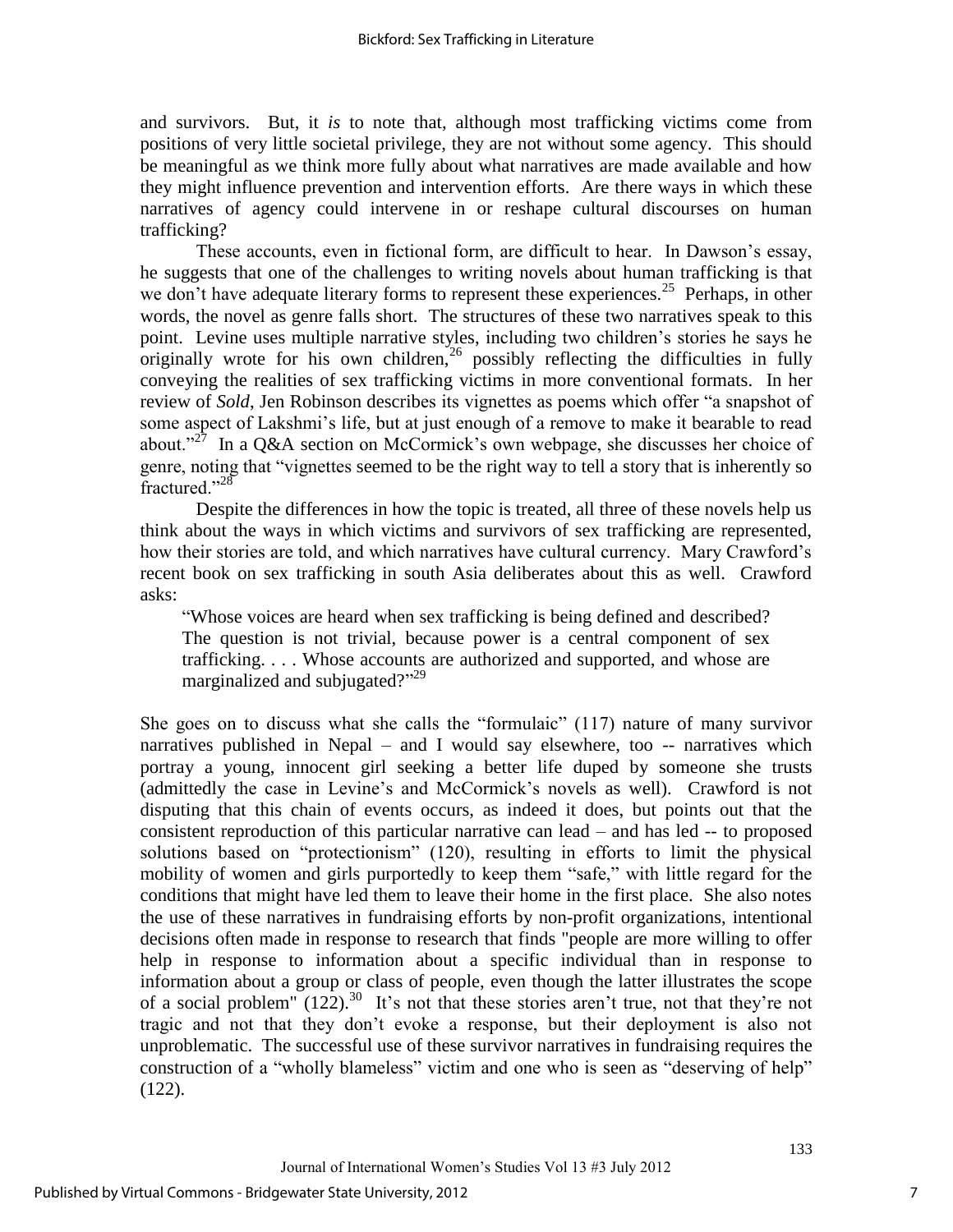This apparent need for a perfect victim explains the spotlight on minor victims of sex trafficking in these novels and is echoed by recent strengthened attention to the sex trafficking of minors<sup>31</sup> in the US. Who could disagree that the sex trafficking of minors is a horrible crime and needs to be stopped? But so does the trafficking of anyone. This specific focus on minor victims of sex trafficking mirrors the societal desire for an uncomplicated victim as described by Crawford – one who is easy to identify and recognize *as* a victim (as is anyone engaged in commercial sexual activity under the age of 18 according to both US law and international human trafficking protocols).<sup>32</sup>

 An approach to ending human trafficking which focuses only on the victim is unnecessarily limited and ignores root causes. Although gender inequality and poverty are some of the factors that create vulnerability to human trafficking in communities and individuals, the root cause of trafficking is demand – in the case of labor trafficking, the demand for cheap labor to produce cheap goods or provide cheap services and, in the case of sex trafficking, the demand for bodies and orifices to purchase for sexual activity. It is striking that we have so few narrative accounts, in novels or in news coverage, dealing with the role of demand in causing and perpetuating sex trafficking. The men (primarily) who buy the bodies of women and children are virtually invisible, and we see no consequences for them as a result of their behavior. In both *Sold* and *The Blue Notebook*, the customers are portrayed as an incessant parade of men to be serviced – few are described, most are nameless. This is how it seems to Lakshmi and Batuk – and such distancing is no doubt another necessary coping mechanism. However, this strategy fails to make the buyers and users real or present to the reader and creates no accountability for their actions.

And yet, simply demonizing buyers – or the traffickers themselves – is not a particularly useful strategy. Characterizing traffickers as evil villains may, as Bridget Anderson noted at a 2009 London conference, be an accurate observation, but it is unlikely to lead to the systemic and structural changes necessary to end trafficking.<sup>33</sup> It is unrealistic to imagine a plan to end sex trafficking solely by focusing on the individuals and groups who are facilitating the supply, or who are themselves the supply. Such a strategy ignores not just the driving force of demand, but all the societal structures and attitudes that make trafficking possible.

Our lack of willingness to confront our own role  $-$  as individuals, communities and nations -- lets us avoid a larger question: how do we change a global culture that sees bodies, and especially the bodies of women and children, as disposable commodities and infinitely substitutable? In some small way, these novels help create space for that discussion. The stories the novels tell and the ways they are told -- as with media coverage of human trafficking -- have an impact on our public consciousness and the context of our actions. It's not that there is a direct cause and effect between these stories and any actions we take, individually or communally, in response to the social issues represented therein. But they can illuminate gaps in our understanding of the issue and gaps in our societal response. These novels can generate empathy and outrage, and they provide information, perspectives and analyses that can lead to a commitment to make change.

 $\overline{a}$ 

8

134

<sup>1</sup> U.S. Department of State, *Trafficking in Persons Report*. June 2012, 7, 45.

<sup>2</sup> Available here: http://www.ilo.org/sapfl/Informationresources/ILOPublications/WCMS\_182004/lang- en/index.htm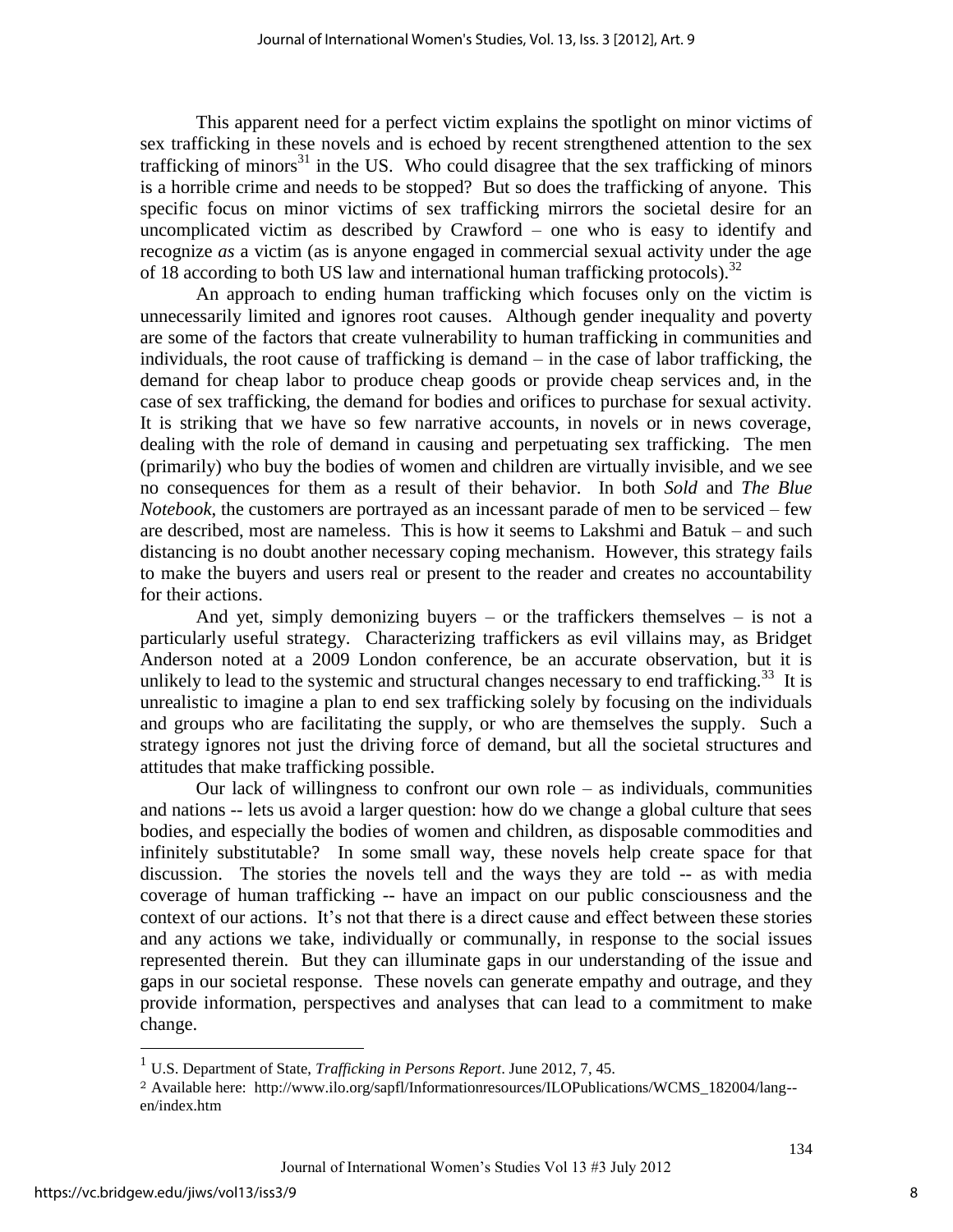3  *Trafficking in Persons Report*, 45.

 $<sup>4</sup>$  Ibid., 45.</sup>

 $<sup>5</sup>$  Barbara Friedman and Anne Johnston, "Framing the Public Debate on the Global Sex Trade," Sex</sup> Trafficking Mini-Symposium, University of North Carolina at Chapel Hill, Chapel Hill, NC, September 14, 2009.

<sup>6</sup>See also Girish J. Gulati, "News Frames and Story Triggers in the Media's Coverage of Human Trafficking,‖ *Human Rights Review.* Published online**:** 24 November 2010.

<sup>7</sup> Nicholas Kristof's periodic coverage of sex trafficking in his New York Times column is a good example of this.

<sup>8</sup> There are exceptions. GEMS in New York and CAST-LA in California are two service providers who build an advocacy component into their holistic approach to healing and recovery. Their clients' voices are, at times, included in media coverage and clients who wish to have a more public presence are provided training and support.

<sup>9</sup> Bridget Anderson and Rutvica Andrijasevic, "Sex, slaves and citizens: the politics of anti-trafficking." *Soundings* 40 (2008): 143.

<sup>10</sup> Gloria Steinem, "Foreword," In *Enslaved: True Stories of Modern Day Slavery*, eds. Jesse Sage and Liora Kasten (New York: Palgrave Macmillan, 2008), x.

<sup>11</sup> Kinohi Nishikawa, "Trafficking and Victimization: The Politics of Responsibility in *Lilja 4-Ever*," Sex Trafficking Mini-Symposium, University of North Carolina at Chapel Hill, Chapel Hill, NC, September 14, 2009: 3.

<sup>12</sup> The Polaris Project maintains a list of books and DVDs at www.polarisproject.org as does the Laboratory to Combat Human Trafficking at www.combathumantrafficking.org.

 $<sup>13</sup>$  In the first literary analysis I've seen of any of these novels, Ashley Dawson locates such works within</sup> literatures of migration and displacement. He describes them as "a form of cargo culture, an aesthetics of people who have been turned into illegal but nonetheless highly profitable cargo" (180). "Cargo Culture: Literature in an Age of Mass Displacement.‖ *Women's Studies Quarterly* 38.1&2 (2010): 178-193.

<sup>14</sup> Nevada Barr, *Burn* (New York: Minotaur Books, 2010); Linda Fairstein, *Hell Gate* (New York: Dutton, 2010); Stieg Larsson, *The Girl who Played with Fire*, (New York: Alfred A. Knopf, 2009).

<sup>15</sup> Magdalen Nabb, *Vita Nuova* (New York: Soho Press, 2008). Further citations appear parenthetically in the text.

 $16$  The majority of these criminal justice-focused novels involve international sex trafficking.

17 "Seasoning," sometime also referred to as "grooming," generally entails being raped multiple times, or subjected to other forms of physical and psychological violence, until a victim agrees to cooperate.

<sup>18</sup> In most of the novels I've seen, law enforcement officers are either indifferent, complicit, or actively (corruptly) involved in the trafficking.

 $19$  Guarnaccia himself points out that, "we all like to think we've saved somebody" (192).

<sup>20</sup> Thanks to retired Lieutenant John Vanek, among others, whose generous willingness to engage in these conversations was invaluable to me in my work as a literary scholar and anti-human trafficking advocate.

<sup>21</sup> Patricia McCormick, *Sold* (New York: Hyperion, 2006); further citations appear parenthetically in the text. It was a National Book Award finalist, Quill Award Winner, and one of the ALA Top Ten Best Books for Young Adults.

<sup>22</sup> James Levine, *The Blue Notebook* (New York: Spiegel & Grau, 2010); further citations appear parenthetically in the text.

<sup>23</sup> Two other examples: Chris Albani, *Becoming Abigail* (New York: Akashic, 2006); Chika Unigwe, *On Black Sisters' Streets,* (London: Random House, 2009).

<sup>24</sup> Ashley Dawson, "Cargo Culture: Literature in an Age of Mass Displacement," *WSQ: Women's Studies Quarterly* 38: 1 & 2 (Spring/Summer 2010): 188.

 $^{25}$  Ibid., 179.

<sup>26</sup> James Levine, *James A Levine on The Blue Notebook* [http://www.bfkbooks.com/interviews/james-alevine-on-the-blue-notebook] Accessed 9.21.2010.

<sup>27</sup> Jen Robinson, *Sold by Patricia McCormick* [http://jkrbooks.typepad.com/blog/2006/11/ sold\_patricia\_m.html] Accessed 9.21.2010.

<sup>28</sup> Patricia McCormick, Interview, {http://www.pattymccormick.com/

index.php?mode=objectlist&section\_id=115&object\_id=152] Accessed 9.21.2010.